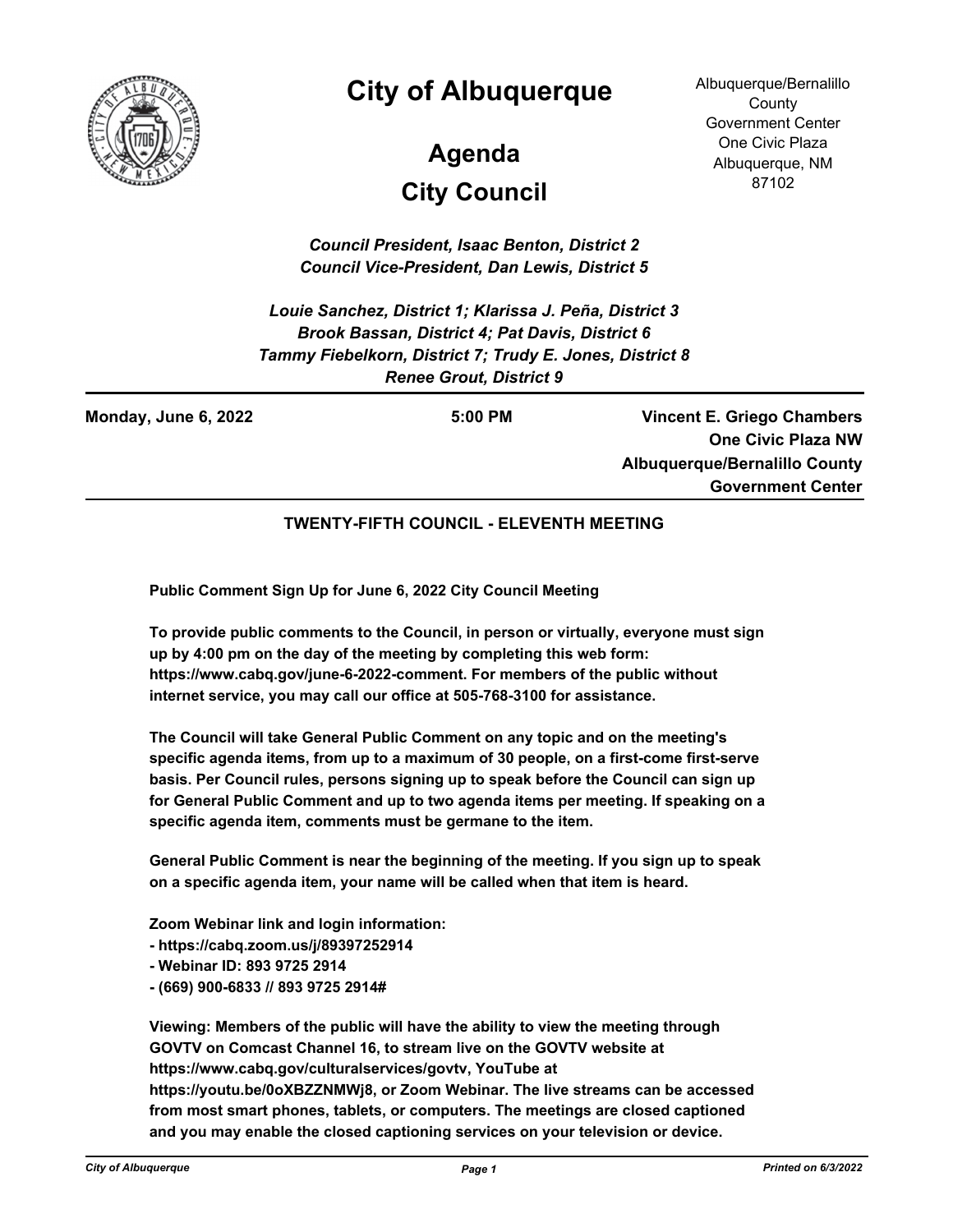## **1. ROLL CALL**

#### **2. MOMENT OF SILENCE**

**Pledge of Allegiance in English and Spanish and any other language as determined by the Council**

- **3. PROCLAMATIONS & PRESENTATIONS**
- **4. ECONOMIC DEVELOPMENT DISCUSSION**
- **5. ADMINISTRATION QUESTION & ANSWER PERIOD**
- **6. APPROVAL OF JOURNAL**

**May 16, 2022**

- **7. COMMUNICATIONS AND INTRODUCTIONS**
- **8. REPORTS OF COMMITTEES**
- **9. CONSENT AGENDA: {Items may be removed at the request of any Councilor}**
- **a.** [EC-22-35](http://cabq.legistar.com/gateway.aspx?m=l&id=/matter.aspx?key=12823) Appointing Esteban A. Aguilar, Jr. to the position of City Attorney

#### *Attachments:* [EC-35](http://cabq.legistar.com/gateway.aspx?M=F&ID=203d8ba1-dfcf-4ae0-bec9-8dde4573157a.pdf)

*[Withdrawn by Administration]*

- **b.** [EC-22-53](http://cabq.legistar.com/gateway.aspx?m=l&id=/matter.aspx?key=12868) Legal Department's Quarterly Litigation Report for the 2nd Quarter of FY 2022 (Greater than 10,000) *Attachments:* [EC-53](http://cabq.legistar.com/gateway.aspx?M=F&ID=525c9f4d-569a-4616-a325-c43334b399af.pdf)
- **c.** [EC-22-65](http://cabq.legistar.com/gateway.aspx?m=l&id=/matter.aspx?key=12892) Lease Agreement between the Albuquerque Hispano Chamber of Commerce, and the City of Albuquerque *Attachments:* [EC-65](http://cabq.legistar.com/gateway.aspx?M=F&ID=b9a3aabb-a79b-4523-b7cd-d6be033f0a6f.pdf)
- **d.** [EC-22-66](http://cabq.legistar.com/gateway.aspx?m=l&id=/matter.aspx?key=12893) Revenue & Expense Report for Second Quarter Fiscal Year 2022 and Quarterly Savings Use Report *Attachments:* [EC-66](http://cabq.legistar.com/gateway.aspx?M=F&ID=ef24c30d-22de-436a-a073-26c82a9f52ad.pdf)
- **e.** [EC-22-80](http://cabq.legistar.com/gateway.aspx?m=l&id=/matter.aspx?key=12927) Mayor's appointment of Mr. Joseph Greenberg to the Youth Advisory Council

*Attachments:* [EC-80](http://cabq.legistar.com/gateway.aspx?M=F&ID=97f9f34e-4c0b-4256-bb31-b4a37cba25f8.pdf)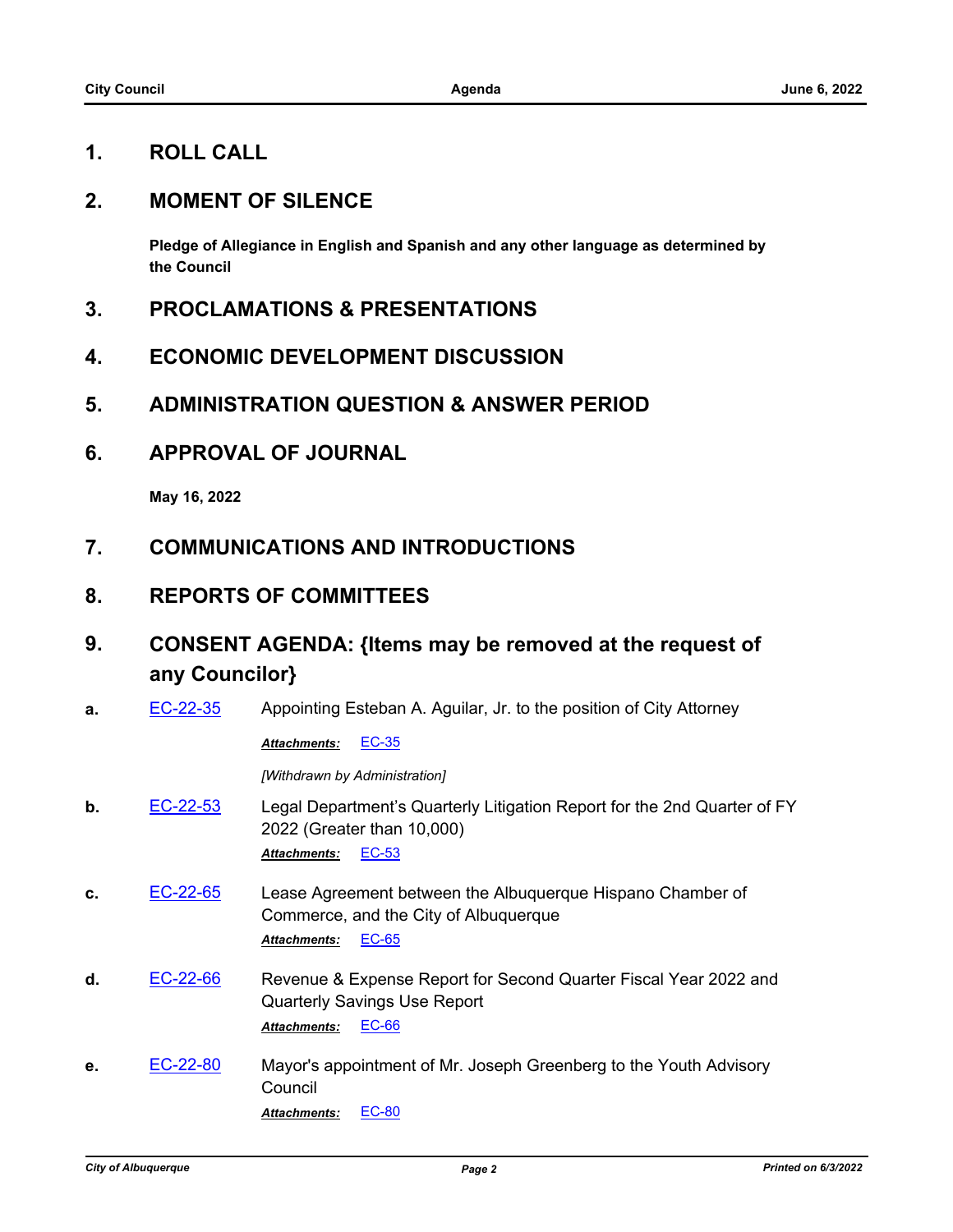| f. | EC-22-81  | Mayor's appointment of Ms. Noor Ali to the Youth Advisory Council                                                                                                                                                                                                                                                                                                                                                                                                                                                                                                                                                                                                                                                                                                                                                                                                                                            |
|----|-----------|--------------------------------------------------------------------------------------------------------------------------------------------------------------------------------------------------------------------------------------------------------------------------------------------------------------------------------------------------------------------------------------------------------------------------------------------------------------------------------------------------------------------------------------------------------------------------------------------------------------------------------------------------------------------------------------------------------------------------------------------------------------------------------------------------------------------------------------------------------------------------------------------------------------|
|    |           | EC-81<br>Attachments:                                                                                                                                                                                                                                                                                                                                                                                                                                                                                                                                                                                                                                                                                                                                                                                                                                                                                        |
| g. | EC-22-82  | Mayor's Recommendation of Engineering Consultants for City Wide<br><b>On-Call Engineering Services</b><br>EC-82<br>Attachments:                                                                                                                                                                                                                                                                                                                                                                                                                                                                                                                                                                                                                                                                                                                                                                              |
| h. | EC-22-83  | Mayor's Recommendation of Airfield Engineering Consultants for On-Call<br>Services for the Aviation Department at the Albuquerque International<br>Sunport and Double Eagle II Airport<br>Attachments: EC-83                                                                                                                                                                                                                                                                                                                                                                                                                                                                                                                                                                                                                                                                                                 |
| j. | EC-22-84  | Approval of Greater Albuquerque Housing Partnership's use of Community<br>Development Block Grant funds in the total amount of \$471,389.00 to<br>conduct sewer/water, sidewalk, and street infrastructure improvements for<br>the Hiland Plaza Development<br>Attachments:<br><b>EC-84</b>                                                                                                                                                                                                                                                                                                                                                                                                                                                                                                                                                                                                                  |
| j. | EC-22-86  | Mayor's appointment of Ms. Julia Wolfe to the Youth Advisory Council                                                                                                                                                                                                                                                                                                                                                                                                                                                                                                                                                                                                                                                                                                                                                                                                                                         |
|    |           | Attachments:<br><b>EC-86</b>                                                                                                                                                                                                                                                                                                                                                                                                                                                                                                                                                                                                                                                                                                                                                                                                                                                                                 |
| k. | OC-22-9   | Appointment of Mr. Greg Jackson to the Civilian Police Oversight Agency<br><b>Board</b>                                                                                                                                                                                                                                                                                                                                                                                                                                                                                                                                                                                                                                                                                                                                                                                                                      |
|    |           | <u>OC-9</u><br><u> Attachments:</u>                                                                                                                                                                                                                                                                                                                                                                                                                                                                                                                                                                                                                                                                                                                                                                                                                                                                          |
| ı. | OC-22-10  | Appointment of Mr. Rashad Raynor to the Civilian Police Oversight Agency<br>Board<br>OC-10<br>Attachments:                                                                                                                                                                                                                                                                                                                                                                                                                                                                                                                                                                                                                                                                                                                                                                                                   |
| m. | $O-22-23$ | Adopting A Uniform Administrative Code And Technical Codes<br>Prescribing Minimum Standards Regulating The Construction, Alteration,<br>Moving, Repair And Use And Occupancies Of Buildings And Structures<br>And Building Service Equipment And Installations Including Plumbing,<br>Swimming Pools, Electrical, Mechanical, Signs, Solar, Energy<br>Conservation, Building Conservation And The Abatement Of Dangerous<br>Buildings Within The City Of Albuquerque; Providing For The Issuance Of<br>Permits And Collecting Fees Therefore; Repealing Chapter 14, Article 1,<br>ROA 1994, The Present Uniform Administrative Code And Technical<br>Codes Including The Building Code, The Plumbing Code, The Swimming<br>Pool Code, The Mechanical Code, The Solar Energy Code, The Electrical<br>Code, Providing For Penalties For Violation Of The Code (Jones, by<br>request)<br>Attachments:<br>$O-23$ |
| n. | $R-22-22$ | Establishing Priorities For The 2023 Capital Improvements Plan; Defining                                                                                                                                                                                                                                                                                                                                                                                                                                                                                                                                                                                                                                                                                                                                                                                                                                     |

The Criteria To Be Used In Rating Project Proposals; Assigning Weights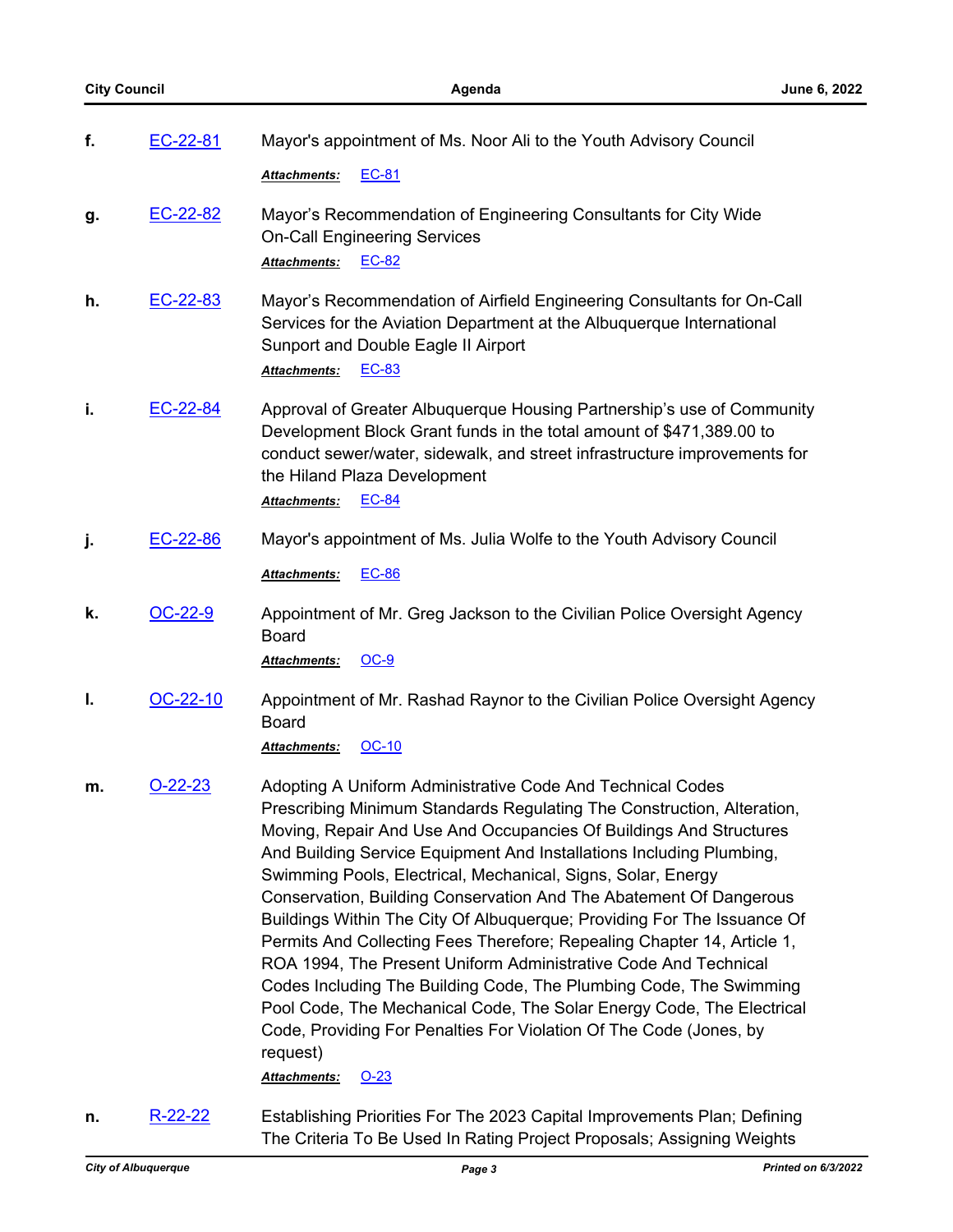| <b>City Council</b> |         | Agenda                                                                                                                                                                                                                                                                                                                                                                         | <b>June 6, 2022</b> |
|---------------------|---------|--------------------------------------------------------------------------------------------------------------------------------------------------------------------------------------------------------------------------------------------------------------------------------------------------------------------------------------------------------------------------------|---------------------|
|                     |         | To The Criteria; Allocating Amounts For Different Purposes Within The<br>2023 General Obligation Bond Program (Benton, Bassan, Davis)<br>$R-22$<br><b>Attachments:</b>                                                                                                                                                                                                         |                     |
| $\mathbf{o}$ .      | R-22-39 | Amending The Adopted Capital Improvement Program For The City Of<br>Albuquerque - Aviation Department By Appropriating Funds For<br>Investment Income And Passenger Facility Charge Revenues, And<br>Transferring Funds Between Existing Projects, Closing Projects,<br>Approving New Projects, And Accepting Grant Funding (Davis, by request)<br>R-39<br><b>Attachments:</b> |                     |
| p.                  | R-22-40 | Approving And Authorizing The Acceptance Of Grant Funds From The<br>Department Of Commerce Minority Business Development Agency And                                                                                                                                                                                                                                            |                     |

Providing An Appropriation To The Economic Development Department For Fiscal Year 2023 (Peña, by request) *Attachments:* [R-40](http://cabq.legistar.com/gateway.aspx?M=F&ID=684e3f6a-a067-4d9a-b789-5d00e6569d48.pdf)

## **10. GENERAL PUBLIC COMMENTS**

**Please refer to the statement "Procedures for June 6, 2022 City Council Meeting" at the beginning of the Council Agenda.**

## **11. ANNOUNCEMENTS**

## **12. PUBLIC HEARINGS: {Appeals, SAD Protest Hearings}**

## **13. APPROVALS: {Contracts, Agreements, and Appointments}**

**\*a.** [EC-22-93](http://cabq.legistar.com/gateway.aspx?m=l&id=/matter.aspx?key=12960) Approval of Unallocated Emergency Solutions Grant (ESG) Match and Entitlement Funds as listed in the Second and Third Substantial Amendments of the HUD 2021 Action Plan *Attachments:* [EC-93](http://cabq.legistar.com/gateway.aspx?M=F&ID=b7de5f42-31f3-4b9b-91a0-e28c34d2bd63.pdf)

## **14. FINAL ACTIONS**

**a.** [O-22-16](http://cabq.legistar.com/gateway.aspx?m=l&id=/matter.aspx?key=12859) C/S Amending The Albuquerque Human Rights Ordinance To Prohibit Discrimination Based On Source Of Income; Making Appropriations For A Study, To Develop And Distribute Educational Materials, And To Support Housing Agencies Completing Housing Inspections (Davis, Bassan)

[O-16](http://cabq.legistar.com/gateway.aspx?M=F&ID=a6129e7c-875d-486a-8030-e5cf3e15eb02.pdf) *Attachments:*

[O-16 Approved Committee Substitute.pdf](http://cabq.legistar.com/gateway.aspx?M=F&ID=d9e203ba-d5dc-4526-9126-3975c4745b4a.pdf)

**b. [O-22-10](http://cabq.legistar.com/gateway.aspx?m=l&id=/matter.aspx?key=12818)** Adopting Citywide Text Amendments To The Integrated Development Ordinance §14-16 For The 2021 IDO Annual Update; And Adopting Text Amendments For A Small Mapped Area, The Old Town Historic Protection Overlay Zone (HPO-5) (Benton and Jones, by request)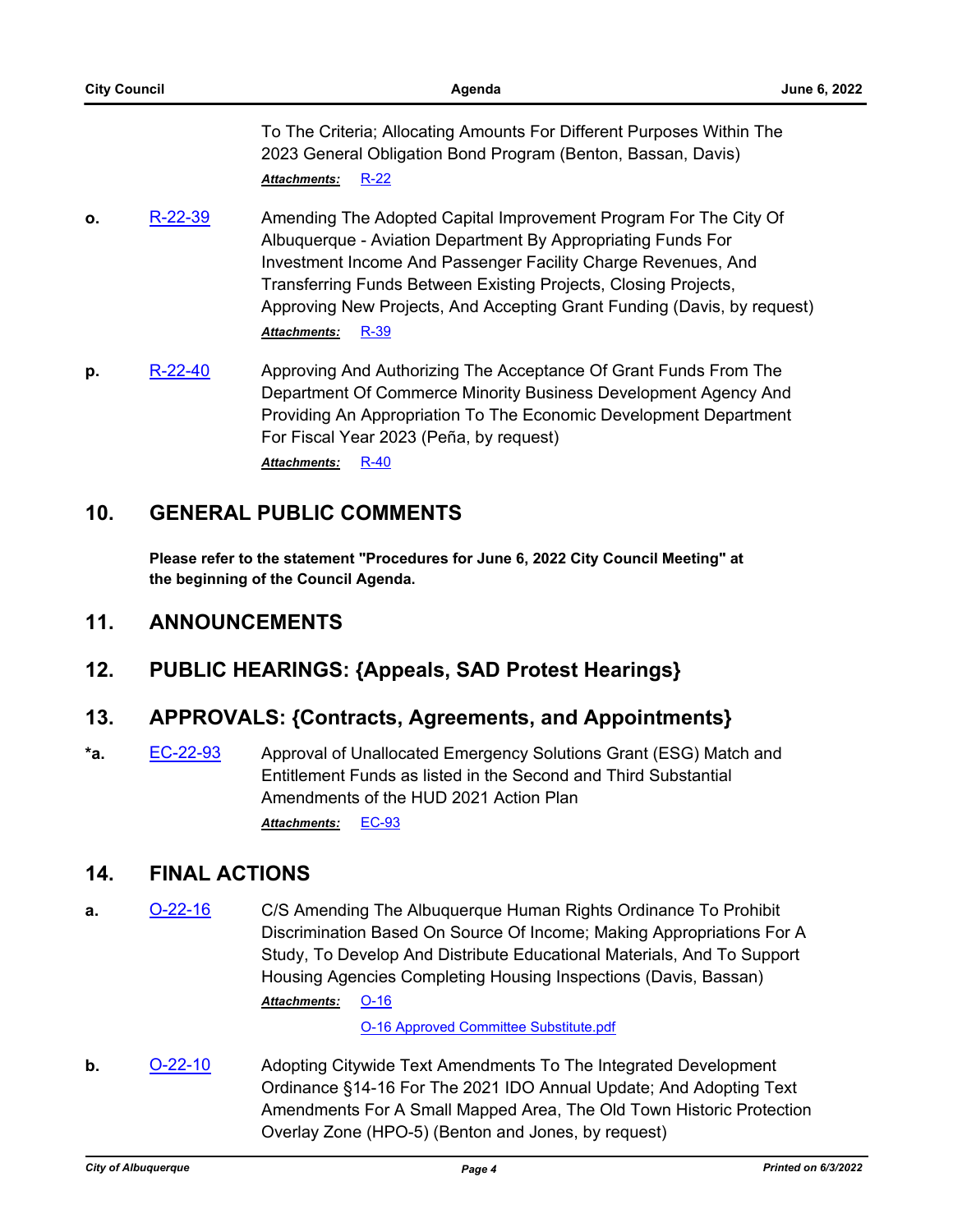#### *Attachments:* [O-10.pdf](http://cabq.legistar.com/gateway.aspx?M=F&ID=abaf376f-b416-480b-9de7-fc4697252622.pdf)

- **c. [O-22-18](http://cabq.legistar.com/gateway.aspx?m=l&id=/matter.aspx?key=12881)** Amending The Albuquerque Retailers, Meat Markets And Wholesalers Ordinance To Revise Inspection Frequency, Update Permit Processes, Revise Fee Procedures, And To Regulate Edible Cannabis Products (Fiebelkorn, by request) *Attachments:* [O-18.pdf](http://cabq.legistar.com/gateway.aspx?M=F&ID=83d7247f-34fc-4d0a-8fdb-791e03bfa747.pdf)
- **d. [O-22-19](http://cabq.legistar.com/gateway.aspx?m=l&id=/matter.aspx?key=12882)** Amending The Albuquerque Food Sanitation Ordinance To Update Permit Processes, Revise Fee Procedures, And To Regulate Edible Cannabis Products (Fiebelkorn, by request)

*Attachments:* [O-19.pdf](http://cabq.legistar.com/gateway.aspx?M=F&ID=317091a1-36cb-41d6-9bd7-18fe0987bdbb.pdf)

**e. [O-22-24](http://cabq.legistar.com/gateway.aspx?m=l&id=/matter.aspx?key=12920)** Amending The Municipal Solid Waste Rate Table To Incorporate The FY23 Residential Rate Increase In The Rate Appendix (Peña and Benton, by request)

*Attachments:* [O-24.pdf](http://cabq.legistar.com/gateway.aspx?M=F&ID=61dd5b3f-6063-4cb7-ba61-f03508a61f11.pdf)

**f.** [O-22-25](http://cabq.legistar.com/gateway.aspx?m=l&id=/matter.aspx?key=12921) Authorizing The Issuance And Sale Of The City Of Albuquerque, New Mexico Gross Receipts Tax Improvement Revenue Bonds In One Or More Series In An Aggregate Principal Amount Not To Exceed \$100,000,000 To Finance The (1) Cost Of Designing, Developing, Constructing, Reconstructing, Rehabilitating, Renovating, Modernizing, Signing, Enhancing And Otherwise Improving Certain Capital Improvements, Including [Road Infrastructure, Recreational Facilities, Affordable Housing, Public Safety, Property Acquisition And Public Buildings], And (2) Paying Expenses Related To Issuance Of The Bonds; Providing For The Payment Of The Series 2022 Bonds From Certain Gross Receipts Tax Revenues; Providing For The Collection Of Certain Gross Receipts Taxes; Approving The Delegation Of Authority To Make Certain Determinations Regarding The Sale Of The Series 2022 Bonds Pursuant To The Supplemental Public Securities Act; Providing For The Terms And Other Details Concerning The Series 2022 Bonds; Providing For Certain Documents Pertaining To The Series 2022 Bonds; Ratifying Action Previously Taken; Repealing All Actions Inconsistent With This Ordinance; Authorizing The Taking Of Other Actions In Connection With The Issue And Sale Of The Series 2022 Bonds (Bassan, Benton, Lewis)

*Attachments:* [O-25](http://cabq.legistar.com/gateway.aspx?M=F&ID=84a2a113-4872-4b91-85d6-50e2e5b3cfae.pdf)

**g.** [R-22-34](http://cabq.legistar.com/gateway.aspx?m=l&id=/matter.aspx?key=12922) C/S Amending The Adopted Capital Implementation Program Of The City Of Albuquerque By Approving New Projects From The Proceeds Of City Of Albuquerque, New Mexico Gross Receipts Tax Improvement Revenue Bonds Series 2022 (Benton, Lewis)

> [R-34](http://cabq.legistar.com/gateway.aspx?M=F&ID=6d1f7d04-ecbf-4823-b7bf-cd7832ab1850.pdf) *Attachments:*

> > [R-34 Approved Committee Substitute.pdf](http://cabq.legistar.com/gateway.aspx?M=F&ID=265cf865-c018-49f3-8781-cc654086a4e4.pdf)

**h.** [R-22-13](http://cabq.legistar.com/gateway.aspx?m=l&id=/matter.aspx?key=12858) Directing The Administration To Install Three-Way Stop Signs At The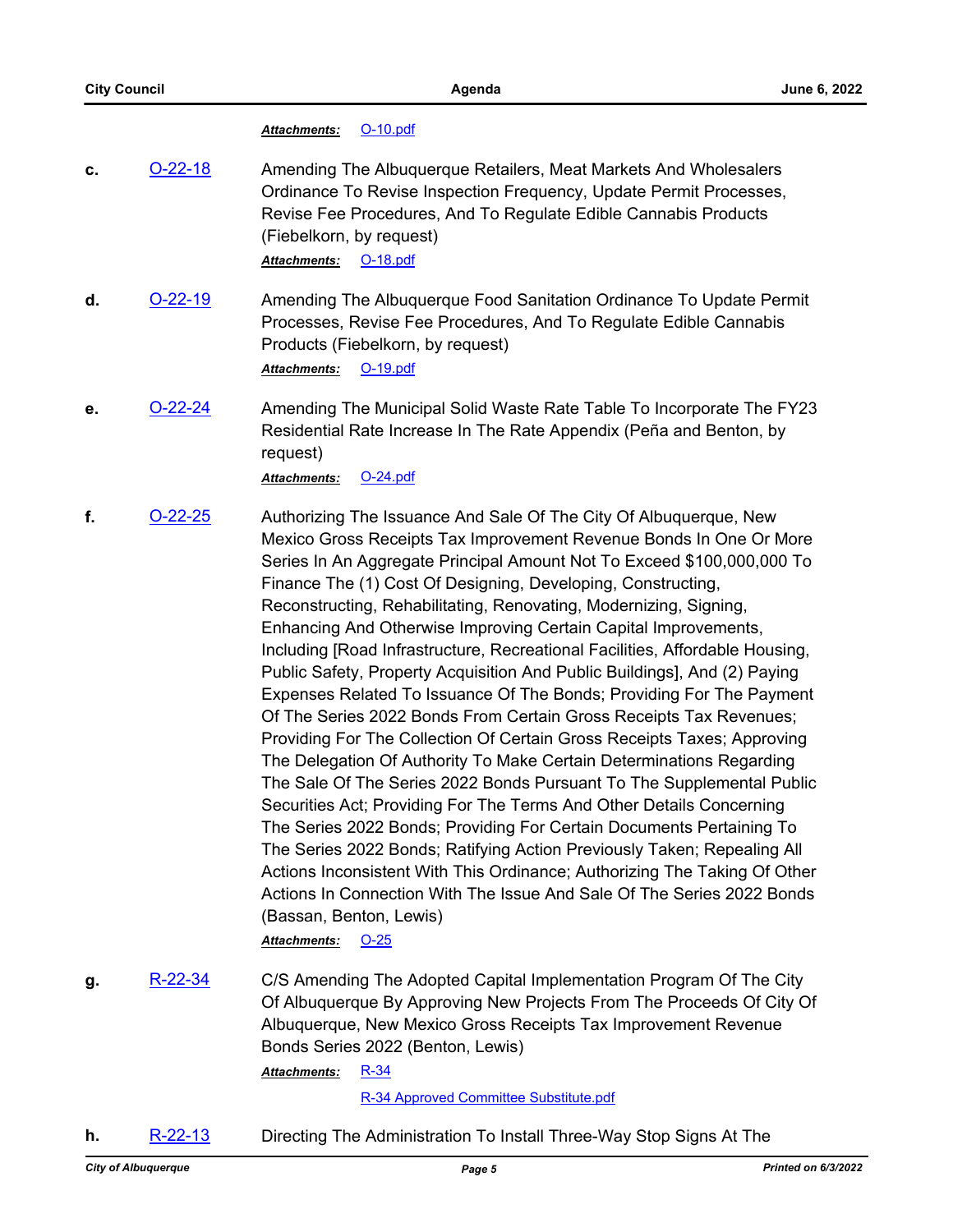Intersection Of Cutler Avenue NE And Morningside Drive NE (Fiebelkorn) *Attachments:* [R-13](http://cabq.legistar.com/gateway.aspx?M=F&ID=8bfb9466-03e1-4a31-a6e3-87f125ab9b20.pdf)

*[The intent is to defer R-22-13 to the September 7, 2022 Council meeting.]*

- **i.** [R-22-20](http://cabq.legistar.com/gateway.aspx?m=l&id=/matter.aspx?key=12874) Staying The Enforcement Of  $\S$  2-6-1-4 (B)(1) & (5) And Creating A Working Group To Study The Effects Of Remote Meetings Of Public Boards, Commissions, And Committees (Peña, by request) *Attachments:* [R-20.pdf](http://cabq.legistar.com/gateway.aspx?M=F&ID=ba95656a-e260-4984-94a0-cd3348325e47.pdf)
- **j.** [R-22-36](http://cabq.legistar.com/gateway.aspx?m=l&id=/matter.aspx?key=12935) Directing The City Administration To Develop Operating Procedures For Safe Outdoor Spaces (Fiebelkorn, Benton, Davis) *Attachments:* [R-36.pdf](http://cabq.legistar.com/gateway.aspx?M=F&ID=e739be05-5302-45d9-ab86-014284e33994.pdf)
- **k.** [R-22-41](http://cabq.legistar.com/gateway.aspx?m=l&id=/matter.aspx?key=12940) Approving And Authorizing The Mayor To Execute A Grant Agreement With The U.S. Department Of Health And Human Services, Early Head Start Program And Providing An Appropriation To The Department Of Family And Community Services Beginning In Fiscal Year 2023 (Benton, by request) *Attachments:* [R-41.pdf](http://cabq.legistar.com/gateway.aspx?M=F&ID=cef33f03-8628-4124-b61f-d2c40e8242da.pdf)
- **I.** [R-22-18](http://cabq.legistar.com/gateway.aspx?m=l&id=/matter.aspx?key=12871) Creating A Pilot Program To Test And Review A Priority-Based Budgeting Approach In The Development Of The Annual Operating Budget (Sanchez, Lewis, Jones, Benton) *Attachments:* [R-18.pdf](http://cabq.legistar.com/gateway.aspx?M=F&ID=d73e0668-820c-494b-b6a7-90e64f9618f5.pdf)

*[A motion may be made to pull R-22-18 out of the Finance and Government Operations Committee and place it on the June 22, 2022 Council agenda.]*

## **15. OTHER BUSINESS: {Reports, Presentations, and Other Items}**